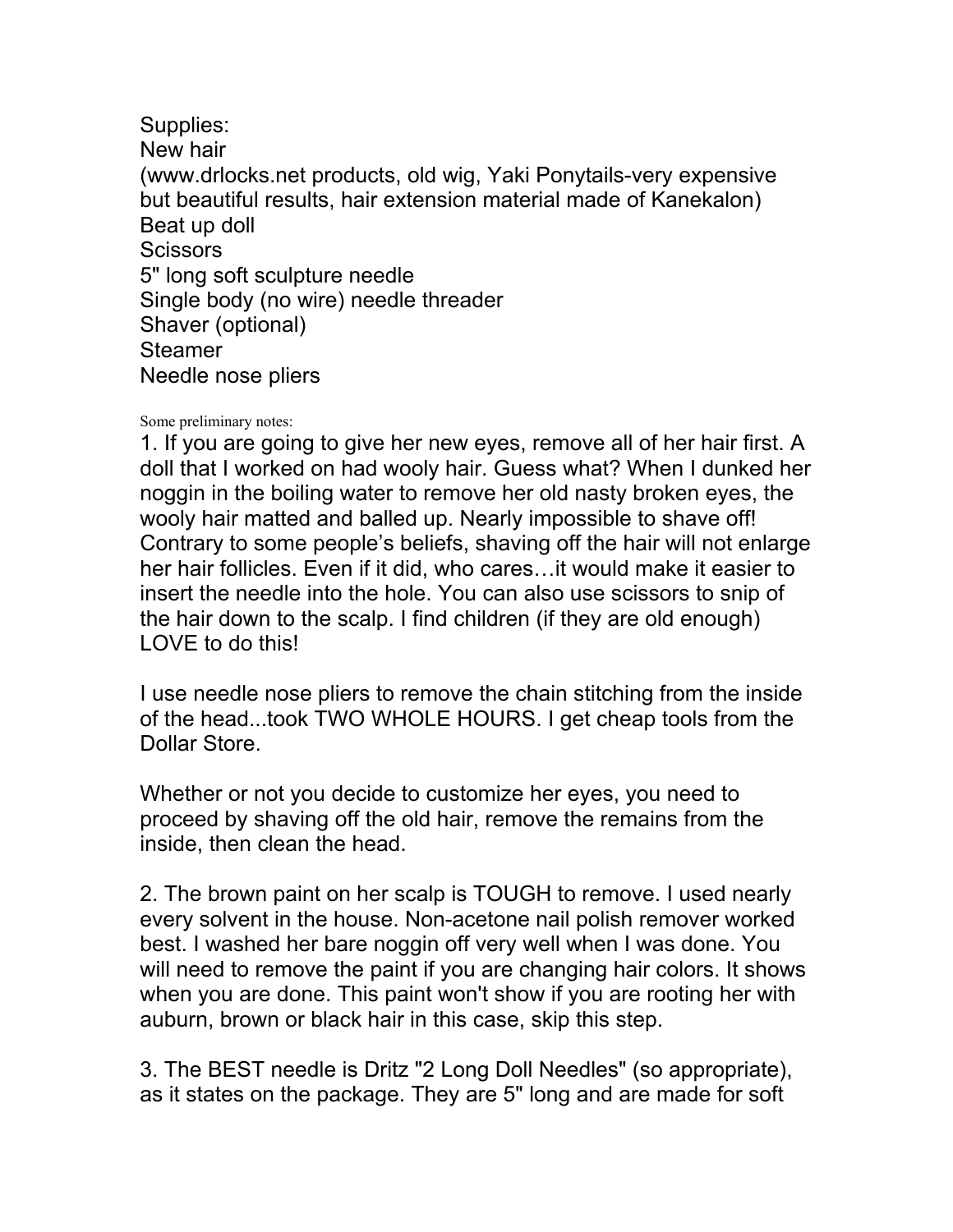sculpture dolls. I have needles that are several years old and they are hard to break.

4. The BEST needle threaders are Dritz "2 Tapestry Needle Threaders." They are flat, of one-peice construction, no wire, and they don't break.

5. I use my steamer to lay down each row after I rooted it. It makes it very flat and form-fitting against her head. Keeps it from looking "poofy." Crissy doesn't care for poofy hair. She told me so. We've been friends for 18 or so years now. The steamer also removed the slight waviness from the type of cheapo hair that I use that is used for extensions and braids. A WARNING: A STRAND TEST IS IN ORDER (instructions in my book) SINCE SOME SYNTHETIC HAIR MELTS. Trust me on this one.

## Starting the project:

6. Disassemble the doll by popping off her head and taking out her ponytail. Directions for this can be found in "Reinstalling a Ponytail." After the head is devoid of hair and clean, arrange your tools and materials. I like the floor. I put the new hair on the floor, and put my tools on the coffee table. This works for me very well. You will develop your own work style. I put the hair on a single color throw rug so I can fold the rug with the hair inside, tuck my tools inside, and hide my work under something.

7. Separate out 12-24 strands of hair. You will get a "feel" for how much this is. Look at an existing factory rooted doll...it's not much hair. Knot the end; this will help you get it into the needle threader. Clip the excess close to the knot.

8. Put the needle threader into the eye of the needle. Place the knotted end of the strand into the opening of the needle threader. Clip the knot off, and pull about 4 inches of hair through the eye of the needle. (You may not want to do the knotting step, but it is so much easier than licking the hair and trying over and over to get it through the opening in the needle threader. ugh)

9. From the outside of the head, starting at the nape of the neck, insert the needle, with its strand of hair, into an existing hair follicle.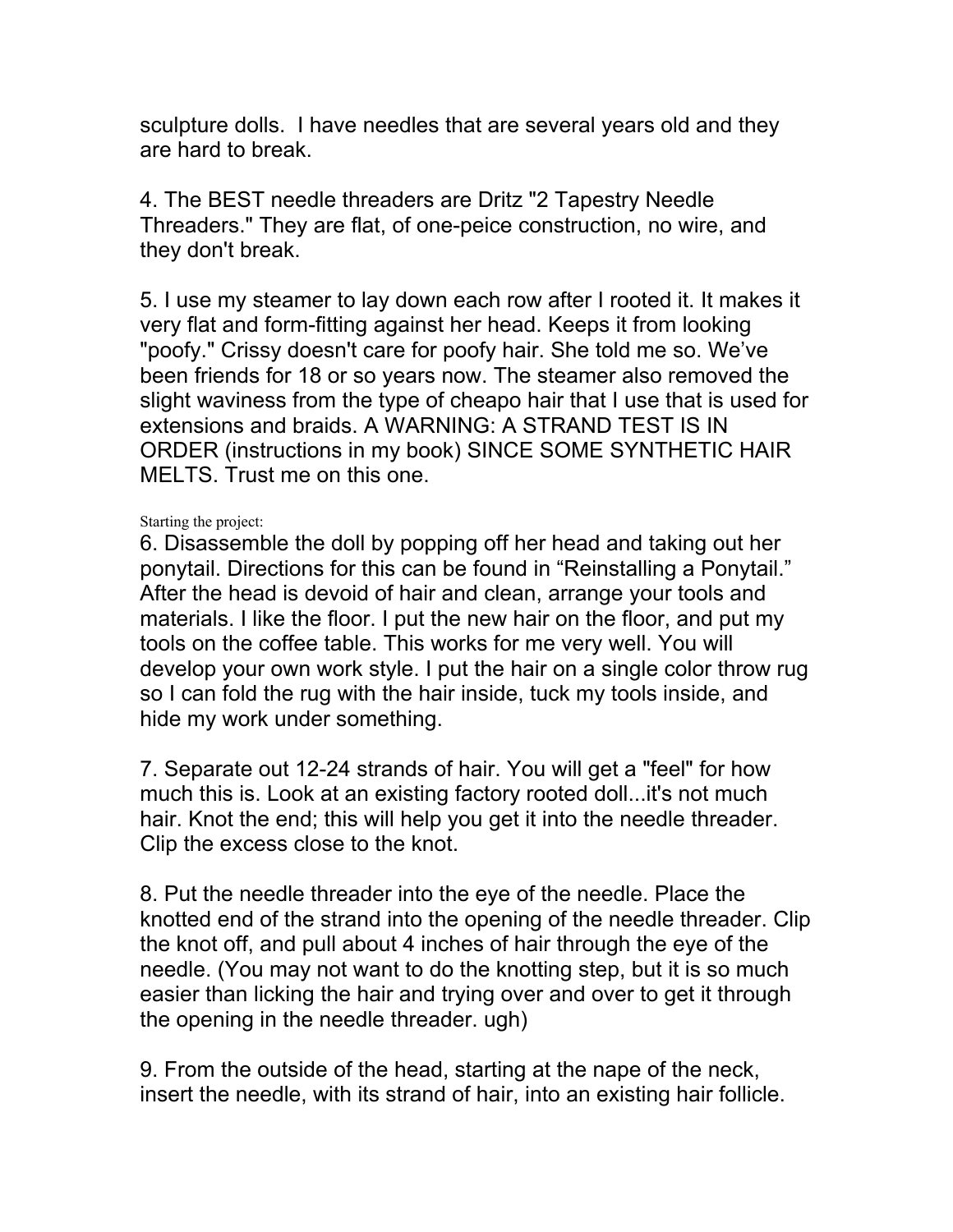Bring the needle out through the neck opening or through the growhole. Pull about 4 or so inches of hair through the neck opening or the grow-hole. Remove needle. Knot. Cut off the excess.

10. Pull the strand from the outside of the head. The knot will stop it from coming out of the follicle. Clip to the desired length. Tip: Keep the new foundation hair longish. Decide later how you would like to style it. After you cut it, and if you don't like it, you need to remove it and start over. Save yourself the hassle.

11. Proceed in this manner from the nape, working forward, steaming each row down to make it smooth. Do the part last.

12. The part line is tricky. I use the "cross-hatch" method. Starting from the crown of the head, working forward, place three good-sized strands in each RATHER LARGE part hole. Cross hatching means, the first strand goes right, the second goes left, and the third stand goes right. Repeat for the next large hole, but the first strand goes left, the second goes right, and the last strand goes left. You may need to "fill in" any blank spots with even more hair in a newly formed follicle that you will make by punching a new hole with your soft sculpture needle. Use the steamer as you go to force the part to lie down.

13. Put lots of hair in the front large hole. Looks better that way. Divide it by putting some hair on the right of the part and some on the left…steam it down.

PUT HER HEAD ON NOW- other directions for this. See "Eyes" document, near the end of the instructions, to see a quick and easy way to put the head back on.

14. Steam the whole head. Leave the 'grow hole' clearly exposed. You may wish at this point to give her bangs. Cut them now. You might like the classic "Crissy Combover" as she originally had. If so, style this in, and steam it down.

15. Make your ponytail and yes it will grow. Remove a leg from the body. Directions for this can be found in the "Installing a ponytail" document. You will also need to read this document to understand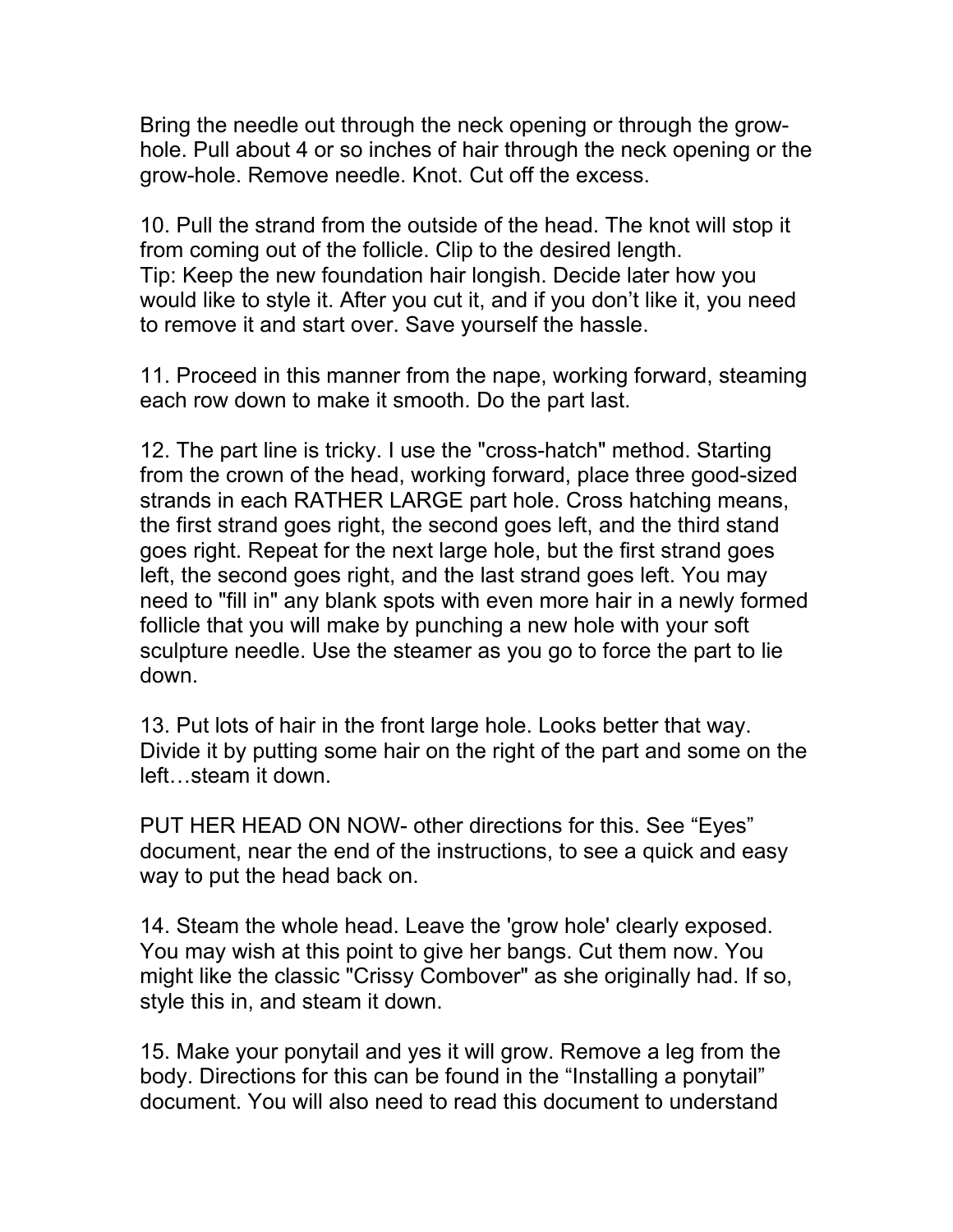how to remove and reinstall ponytails. You may have already taken the doll apart as explained earlier.

Examine very closely how the mechanism works and watch carefully how you take it apart after you unknot the string holding the old 'tail in place. I use the needle nose pliers to unknot the knot working through the leg opening. Putting a new 'tail in takes PRACTICE.

16. Disassemble the old 'tail. I use the old string and rubber band on the newly formed 'tail. You may wish to use a new string and a rubber band. No matter how you decide to proceed, use the old 'tail as a guide.

Use a large thick chunk of 36" hair (for a hair to feet doll), fold it in half, with the string in place, and the old rubber band holding it together. Remember that you looked closely how the old one was made and you are copying that. It is actually a goat's head knot that holds the string in place.

After you are done, braid the 'tail! It's easier to work with when braided.

17. Tie a thin piece of wire, or two, like a pipe cleaner, to the 'tail strings. Thread the wire(s), string, new 'tail, through the grow hole, through the neck cone, through the body, through the growing hair mechanism ('cause you studied it closely), all the while, looking through the leg opening. Remove the wire(s). You may have a little problem knotting the string in the mechanism...but I have someone hold the doll and use needle nose pliers and patience to re-knot it.

See the instructions for "reinstalling a ponytail" for added guidance.

18. Put her leg back on. Unbraid the 'tail.

19. Cut and style her hair if you haven't already.

20. Sign and date your art piece 'cause in about 50 years some lucky collector will have YOUR doll in his or her collection. And YOU will want credit for it. I use a Sharpie pen and I sign the neck and the